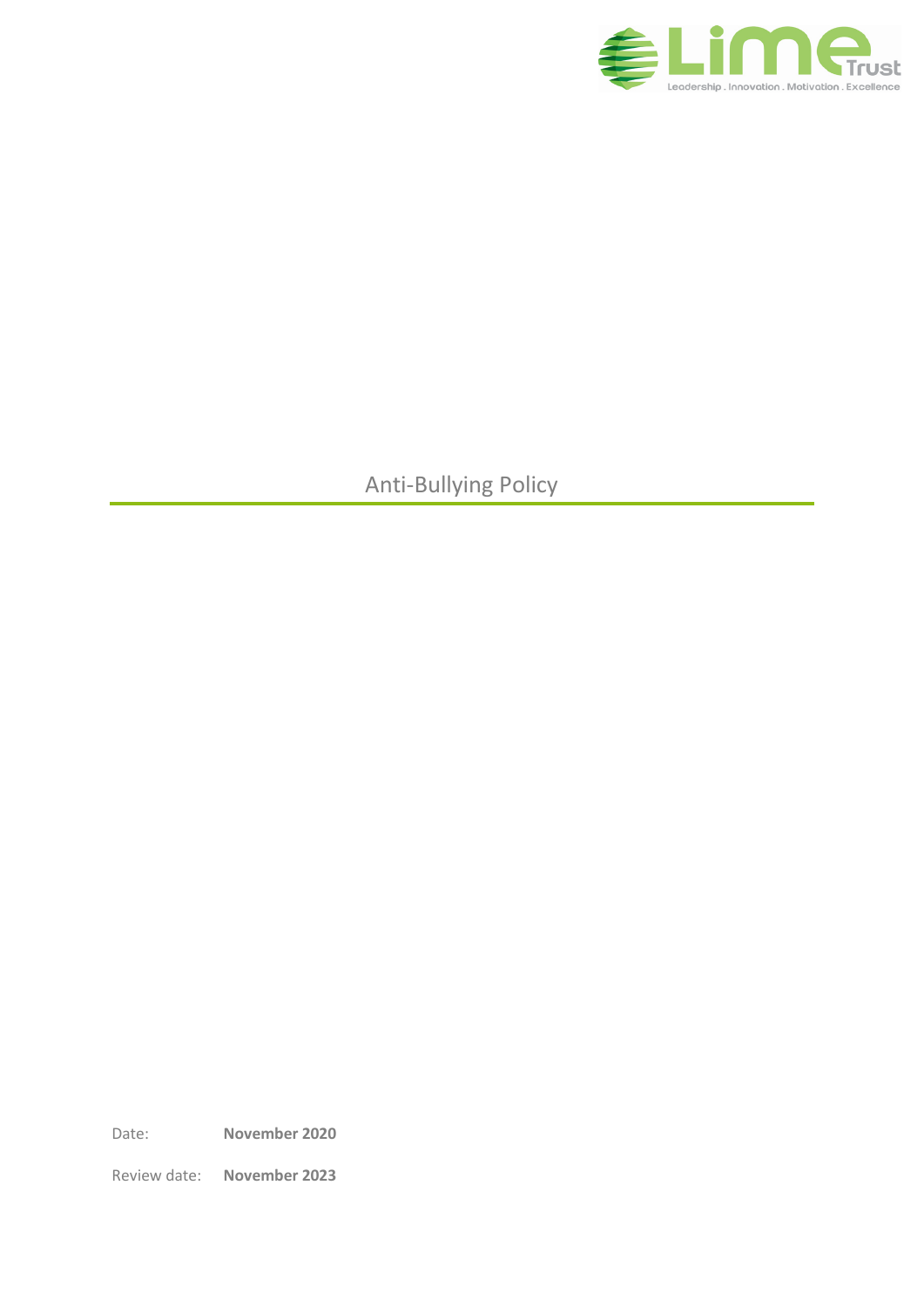# **Lime Trust**

Lime Trust is founded upon four principles: Leadership, Innovation, Motivation and Excellence. It creates a sustainable group of exceptional, high-performing schools that improve life chances, and are trusted and respected in their communities. Lime Trust provides a high quality education for pupils through school-toschool collaboration, Trust direction, high challenge and support.

Along with our principles, Lime Trust has core values that are demonstrated and upheld by our pupils, employees and stakeholders. Respect for all underlines our seven core values:

> **R**espect **E**quality **S**elf-worth **P**artnership **E**njoyment **Communication (a voice for all) T**rust

#### **Purpose**

At Lime Trust our policies and procedures along with daily systems and structures reflect our strong ethos of 'no harm to others'.

In line with this ethos, pupils are taught

- That all bullying, of any sort, is unacceptable.
- How to seek support if they feel they are being bullied.
- What to do if they think another pupil may be being bullied

Anyone who knows that bullying is happening is expected to tell the staff.

#### **Equality Impact Assessment**

The school aims to design and implement services, policies and procedures that meet the diverse needs of our provision, population and workforce, ensuring that none are placed at an unreasonable or unfair disadvantage over others. We are confident that this policy does not place anyone at an unreasonable or unfair disadvantage and is compliant with relevant equalities legislation.

#### **What is Bullying?**

Bullying involves an imbalance of power, is pre-meditated and usually forms a pattern of behaviour. Bullying is therefore:

- Deliberately upsetting
- Recurring, often over a period of time
- Difficult to stand up against

It can take many forms, but the main types are:

- Physical: pushing, kicking, hitting, punching or any use of violence
- Emotional: being unfriendly, excluding, tormenting (e.g. hiding books, threatening gestures)
- Verbal: name calling, insulting, making offensive remarks
- Racist: racial taunts, gestures
- Sexual: unwanted physical contact or sexually abusive comments
- Homophobic: because of, or focussing on the issue of sexuality
- Cyber: using social media, emails, texts and phone calls to harass another person or to

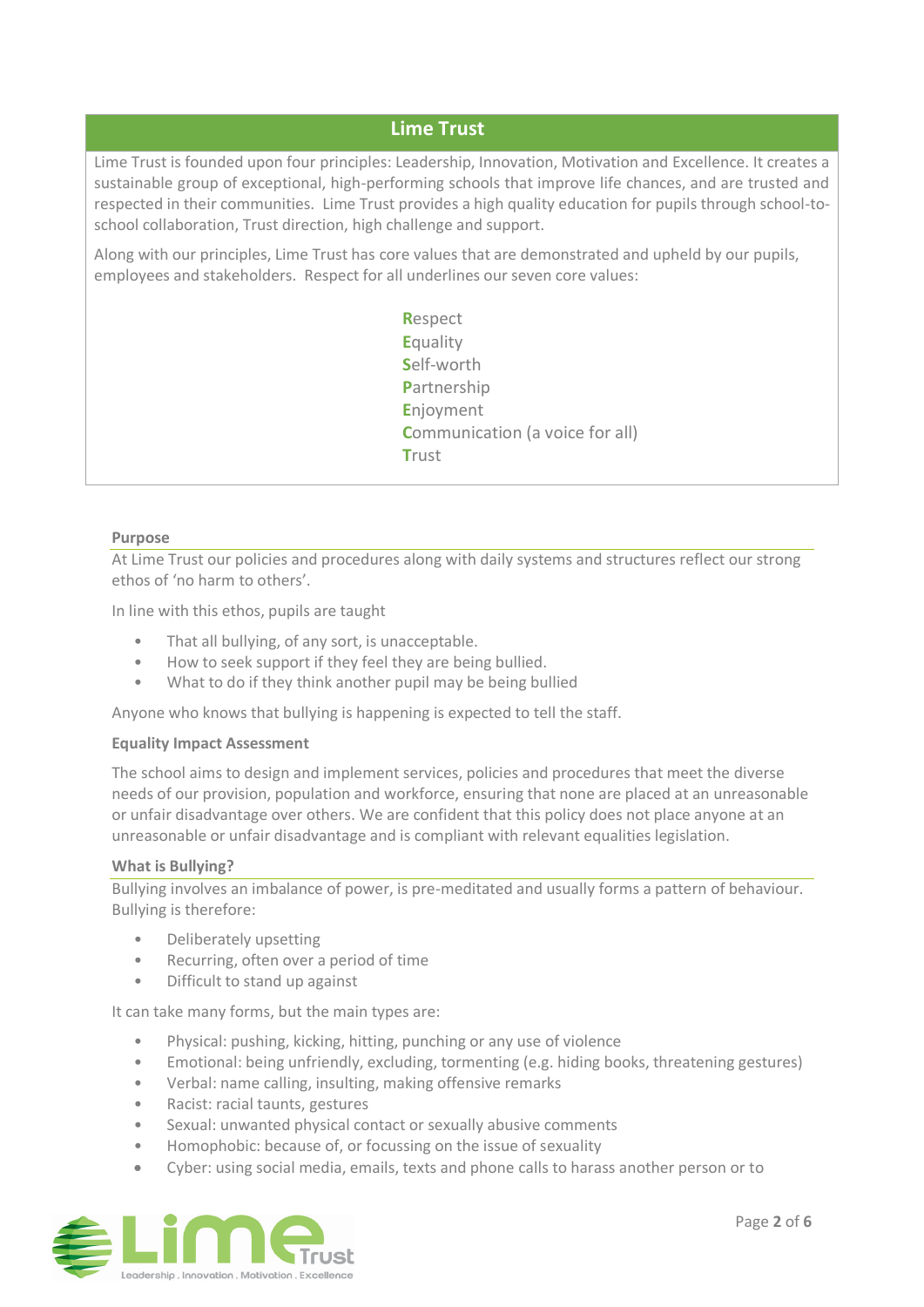spread rumours

• Indirect: spreading nasty stories about someone, exclusion from social groups, being made the subject of malicious rumours

## **Aims and Objectives of the policy**

Why is it Important to Respond to Bullying?

Bullying hurts. No one deserves to be a victim of bullying. Everybody has the right to be treated with respect. Pupils who are bullying need to learn different ways of behaving. Schools have a responsibility to respond promptly and effectively to issues of bullying. We therefore do all we can to prevent it, by developing a school ethos in which bullying is regarded as unacceptable. We aim, as a school, to produce a safe and secure environment where all can learn without anxiety. This policy aims to produce a consistent school response to any bullying incidents that may occur. We aim to make all those connected with the school aware of our opposition to bullying, and we make clear each person's responsibilities regarding the eradication of bullying in our school.

- All governors, teaching and non-teaching staff, pupils and parents should understand what bullying is
- All governors and teaching and non-teaching staff should know what the school policy is on bullying and follow it when bullying is reported
- All pupils and parents should know what the school policy is on bullying, and what they should do if bullying arises
- As a school we take bullying seriously, pupils and parents should be assured that they will be supported when bullying is reported
- Bullying will not be tolerated

## **Signs and Symptoms**

A child may indicate by signs or behaviour that he or she is being bullied.

Adults should be aware of these possible signs and that they should investigate if a child:

- is frightened to go out on their own
- doesn't want to go on the school/public bus
- begs to be driven to school
- changes their usual routine
- is unwilling to go to school (school phobic)
- begins to truant
- becomes withdrawn anxious, or lacking in confidence
- starts stammering
- attempts or threatens suicide or runs away
- cries themselves to sleep at night or has nightmares
- feels ill in the morning
- begins to do poorly in schoolwork
- comes home with clothes torn or books damaged
- has possessions which are damaged or "go missing"
- asks for money or starts stealing money (to pay bully)
- has dinner or other monies continually "lost"
- has unexplained cuts or bruises
- comes home starving (money / lunch has been stolen)
- becomes aggressive, disruptive or unreasonable
- is bullying other children or siblings
- stops eating
- is frightened to say what's wrong
- gives improbable excuses for any of the above
- is afraid to use the internet or mobile phone

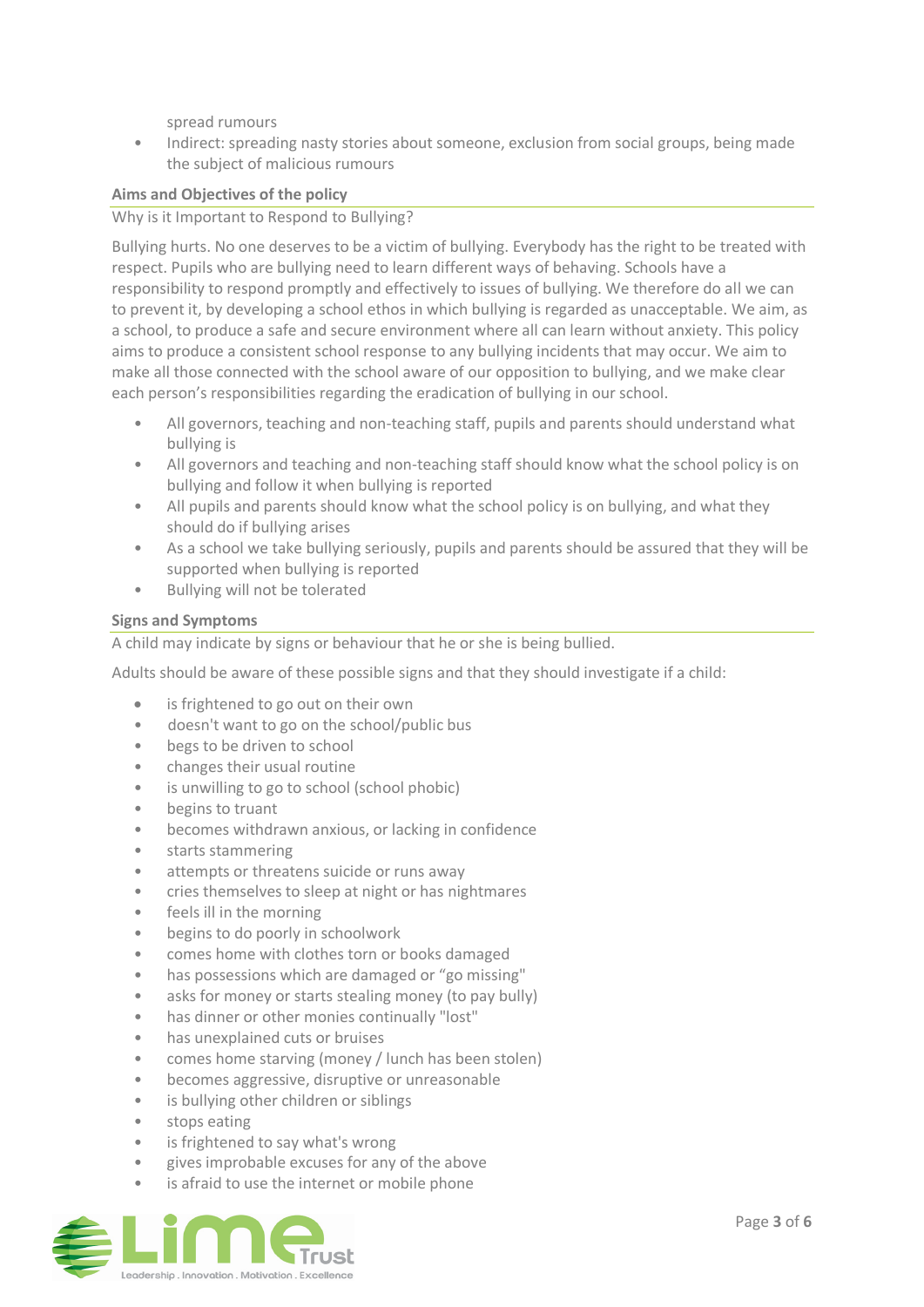• is nervous & jumpy when a cyber-message is received

These signs and behaviours could indicate other problems, but bullying should be considered a possibility and should be investigated.

### **Procedures**

All reports will be taken seriously and will be followed up by the class teacher or a member of the Senior Leadership Team. Often, concerns that have been raised may require further investigation, which may include talking to other adults who work closely with the children involved or interviewing the pupils involved. Where bullying is of a racist nature, we will report this to the Local Authority using the Racist Incident Report Form.

Parents/ carers should be informed and maybe be asked to come into a meeting to discuss the problem

- 1. An attempt will be made to help the bully (bullies) change their behaviour
- 2. The victim of bullying will be supported appropriately
- 3. Refer to Online Safety Policy and What We Do If guidance for procedures specific to online bullying
- 4. If necessary and appropriate, police will be consulted

### Outcomes

- 1. The bully (bullies) may be asked to genuinely apologise. Other consequences may take place
- 2. If possible, the pupils will be reconciled
- 3. After the incident / incidents have been investigated and dealt with, each case will be monitored to ensure repeated bullying does not take place.
- 4. In serious cases, suspension or even exclusion may be considered

### **Prevention**

We will use appropriate methods for helping children to prevent bullying. As and when appropriate, these may include:

- signing a behaviour contract
- concept cartoons
- reading stories about bullying or having them read to a class or assembly
- role-plays
- having discussions about bullying and why it matters
- using social stories

### **What bullying is not**

Many distressing behaviours are not examples of bullying even though they are unpleasant and often require teacher intervention and management.

- Mutual Conflict In mutual conflict situations, there is an argument or disagreement between pupils but not an imbalance of power. Both parties are upset and usually both want a resolution to the problem
- Single episode acts of nastiness or meanness, or random acts of aggression or intimidation Single episodes of nastiness or physical aggression are not the same as bullying. If a pupil is verbally abused or pushed on one occasion, they are not being bullied
- Nastiness or physical aggression that is directed towards many different pupils is not the same as bullying. However, since we have a duty of care to provide a pupil with a safe and supportive school environment, single episodes of nastiness or physical aggression should not be ignored or condoned

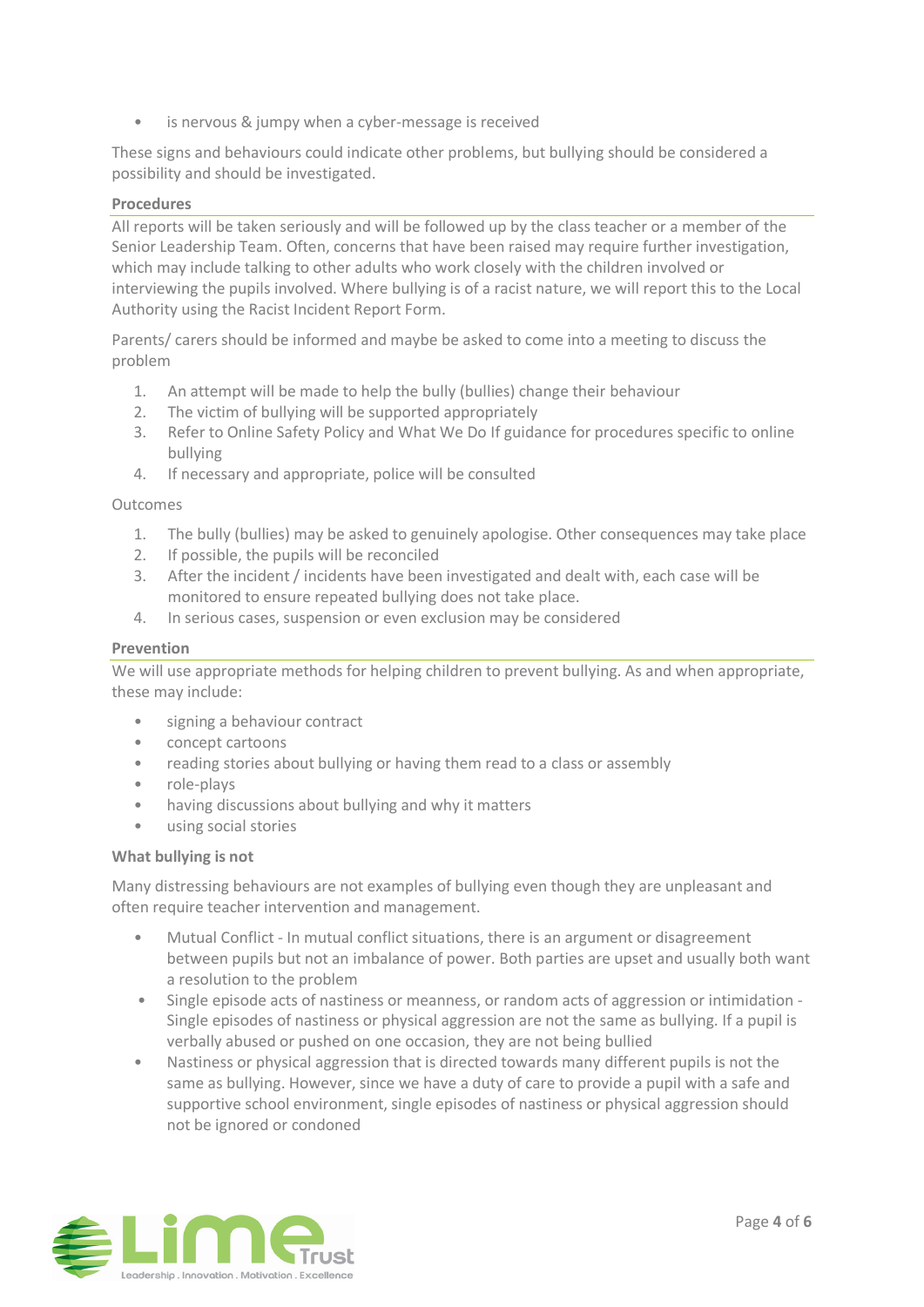# **The Pupils**

Pupils will be regularly reminded about the effects that bullying has on the victims, especially the harm that such acts can cause. Pupils are strongly encouraged to tell an adult if they feel that someone is bullying them. They know that they must do this as a matter of urgency and not hold back thereby hoping that the problem will go away. Pupils who are being bullied may show changes in behaviour, such as becoming shy and nervous, feigning illness, taking unusual absences or clinging to adults. There may be evidence in changing in work patterns, lacking concentration or truanting from school. Pupils must be encouraged to report bullying in schools.

Our Personal, Social, Health, Moral, Multicultural, Emotional (PSHMME) curriculum deals with the subject of bullying in ways that the children can understand.

### **Roles and Responsibilities**

## **The role of Parents/ Carers**

Parents/ carers who are concerned that their child might be being bullied, or who suspect that their child may be the perpetrator of bullying, should contact their child's class teacher immediately. Parents have the responsibility to support the school's anti-bullying policy and to actively encourage their child to be a positive member of the school.

## **The role of the Staff**

Staff take all forms of bullying seriously and intervene to prevent incidents from taking place. They keep their own records of all incidents that happen in their class and that they are aware of in the school. Incidents are reported to a senior member of staff. The staff ensures that all pupils know that bullying is wrong, and that it is unacceptable behaviour in this school. The staff draws the attention of children to this fact at suitable moments. For example, if an incident occurs, the Headteacher or Deputy Headteacher may decide to use assembly as a forum in which to discuss with other children why this behaviour was wrong. If staff become aware of an act of bullying, they do all they can to support the child who is being bullied. The member of staff will deal with the incident immediately. A clear account of the incident will be written and given to the Headteacher.

### **The role of the Headteacher**

It is the responsibility of the Headteacher to implement the school anti-bullying strategy and to ensure that all staff (both teaching and non-teaching) are aware of the school policy and know how to deal with incidents of bullying. The Headteacher will interview all concerned and will record the incident (or the Deputy Headteacher when the Headteacher is absent). All staff, including Class Teachers' TAs and MDAs will be kept informed. The Headteacher reports to the Governing Body about the effectiveness of the anti-bullying policy.

The Headteacher, whole staff and Governors set the school climate of mutual support and praise for success. When children feel they are important and belong to a friendly and welcoming school, bullying is far less likely to be part of their behaviour.

The Headteacher is responsible for ensuring that parents are made aware of the policy.

### **The role of Governors**

- The Governing Body supports the Headteacher in all attempts to eliminate bullying from the school. This policy statement makes it very clear that the Governing Body does not allow bullying to take place in the school, and that any incidents of bullying that do occur are taken very seriously and dealt with appropriately
- The Governing Body reviews the effectiveness of the policy regularly
- Governors require the Headteacher to keep accurate records of all incidents of bullying and to report to governors on request about the effectiveness of school anti-bullying strategies